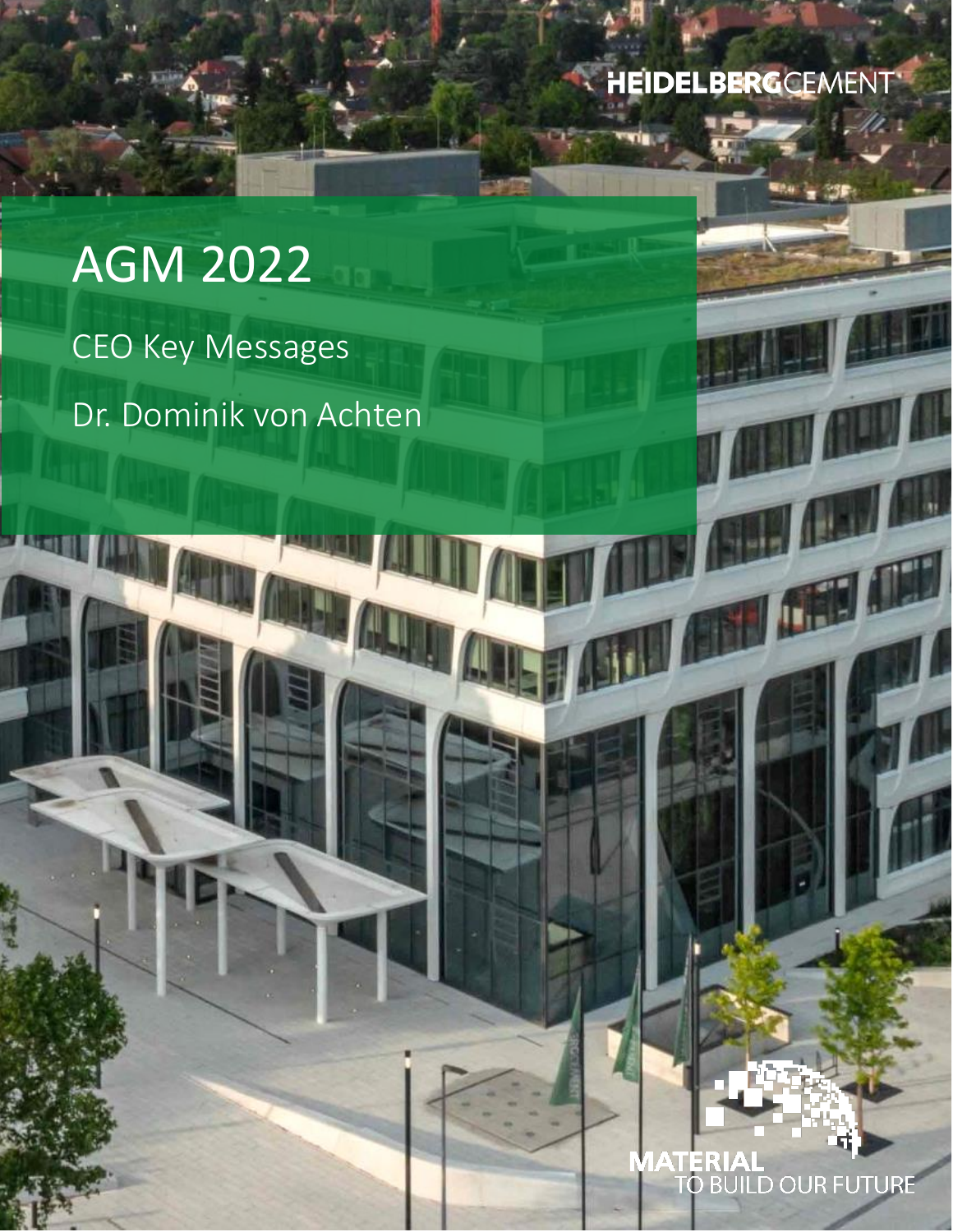## **Key Messages Annual General Meeting 2022**

- − We improved in all key financial figures in 2021.
- We continuously optimise our portfolio and strengthen our core markets.
- We create value for our shareholders.
- − We are making great progress in the implementation of our "Beyond 2020" strategy.
- We drive the topics of sustainability and digitalisation forward in a leading, ambitious, and consistent manner.

## **1. We improved in all key financial figures in 2021.**

- − Solid price and demand growth: revenue up 8% (on a like-for-like basis).
- − Strong RCO growth of 12% despite significant cost inflation (on a likefor-like basis).
- − RCOBD up in almost all Group areas.
- − Further optimisation of financial result and taxes: Earnings per share increase to  $£7.91$ .
- − Robust cash generation supported by disciplined CapEx: Leverage ratio decreased to 1.3x.
- − Record ROIC of 9.3% due to solid operating performance and portfolio optimisation.
- **2. We continuously optimise our portfolio and strengthen our core markets.**
	- Business activities acquired in 8 existing countries/regions.
	- − Business activities sold in 5 countries/regions.

## **3. We create value for our shareholders.**

- − Continuation of the progressive dividend policy: dividend proposal of €2.40 (previous year €2.20). This corresponds to a payout ratio of 29,4% in relation to the Group share of adjusted profit for the financial year 2021.
- − With a dividend yield of 4.0%, HeidelbergCement belongs to the DivDAX share index, which lists the 15 companies with the highest dividend yields in the DAX 40.